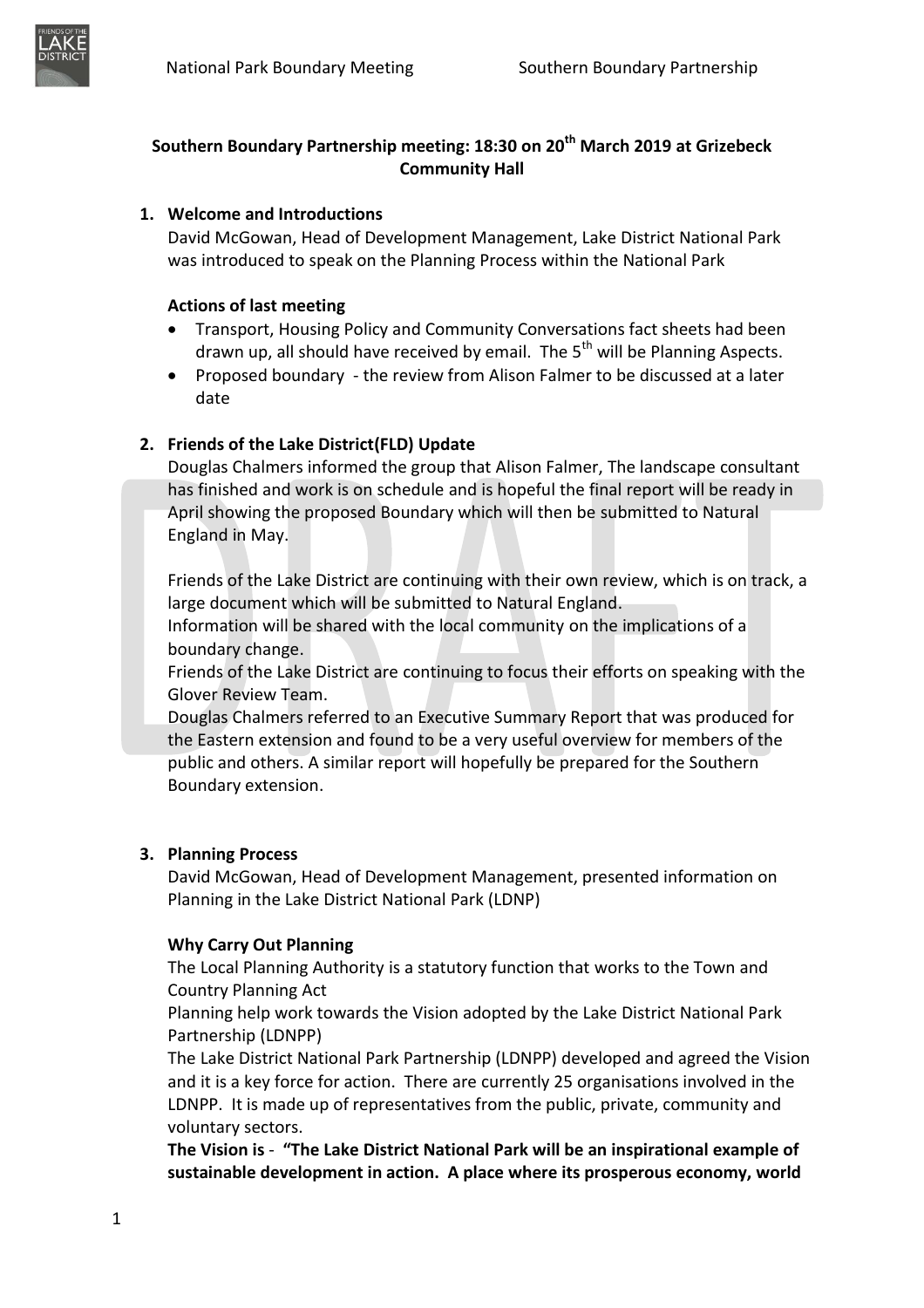

**class visitor experiences and vibrant communities all come together to sustain the spectacular landscape, its wildlife and cultural heritage".**

### **What Planning do and who they are?**

There are six Area Planners, six Planners, all are generalist planners, so mixed skills including conservation and woodland management. All are given a geographical area One Trees and Woodlands Adviser, Nearly five Support staff, One Head and one Assistant Head.

Most decisions are taken under delegated powers.

A Development Control Committee (Members of the Authority) decide a small number of significant and/or contentious applications.

- They prepare a Local Plan, policies must be in line with the National Planning Policy Framework and approved by a Government appointed Inspector, public consultation must be completed before submitting to inspector. The Planning Team will then implement the agreed policies. The Local Plan would cover housing and the infrastructure within communities etc. All would be consulted on and reviewed from time to time.
- They provide advice and offer informal free telephone calls. Anything more than a call, charges are made to cover costs.
- They deal with applications, a full range of types, subject matter and location. Each year typically they have 1100-1200 applications, of which 93-94% approved. Current speed of decision performance: 92%major, 77% Minor, 86% other, 82% Time extended in time.

Comparative national targets are 60%major, 65%minor, 80% other An example of a major planning application is for proposals that involve the creation of at least 10 residential units. A minor application is for less than 10 units.

Example of an 'other' application is for proposals that involve change of use, for householder development, listed building, conservation area consents, lawful development certificates and agricultural and telecommunications notifications. Appeals vary a lot – maybe 20% of which 75%-80-% is dismissed.

 They deal with Compliance - investigations, resolutions, enforce action when necessary – 250-300 investigations, around 80% do not involve a breach of control, do not warrant action or are resolved voluntarily and 20 enforcement notices issued.

#### **What is Different to Normal Planning routes?**

For National Park purposes the Environment Act, National Park and World Heritage Site landscape and heritage designations.

Small number of national permitted development rights does not apply or are more limited

The adopted policies - some are similar, some are different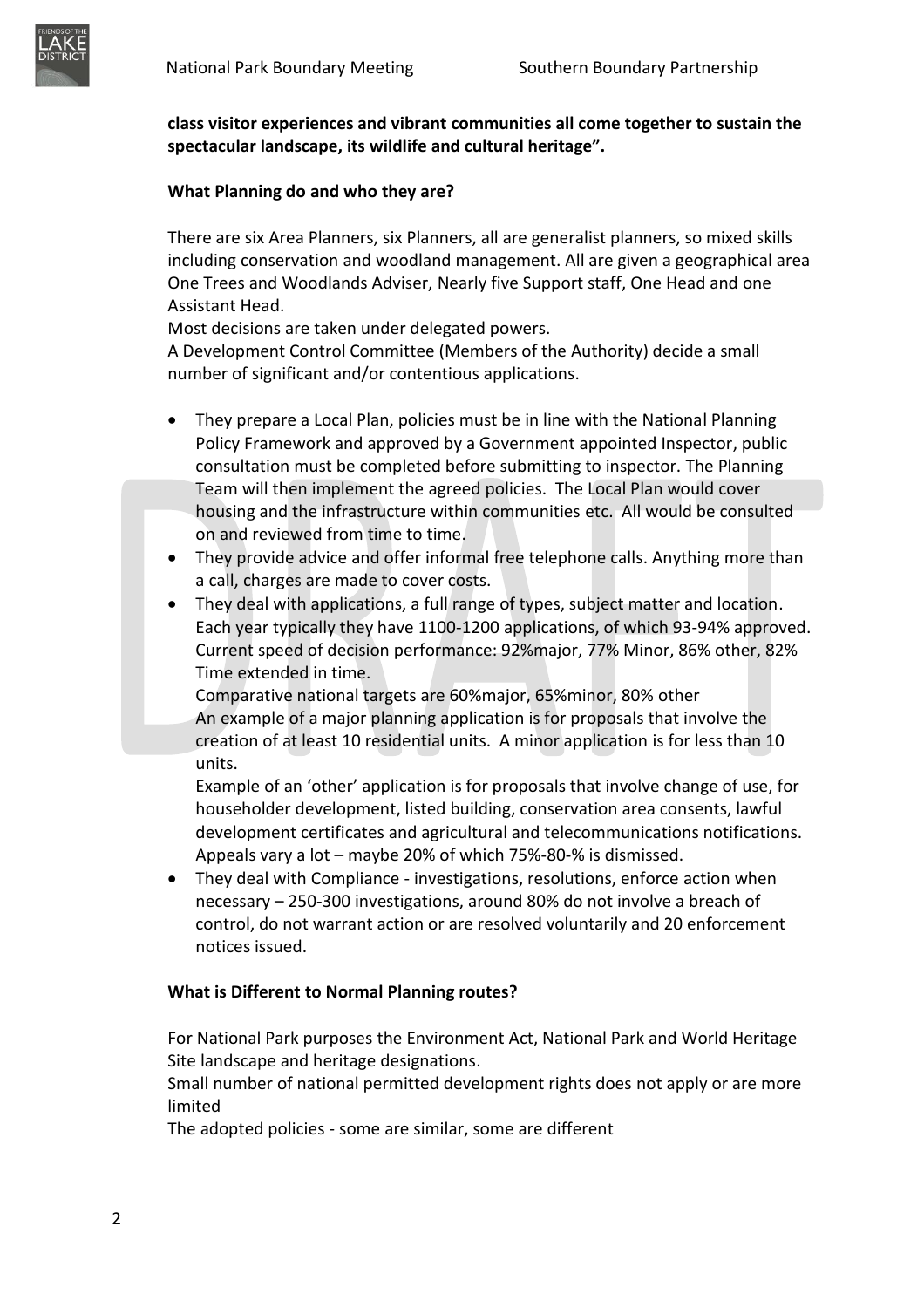

#### **Questions and responses**

#### **Who covers the conservation aspects?**

This is covered by the planners, they are all generalist which means all the planners have a good skill mix, including conservation and woodland management.

There is a conservation officer that sits within the Strategy and Partnership Department, not part of this Department.

## **Can you give more of an idea of what is different within the National Park from normal planning, what is different about the national park and what is its importance?**

We try to give a decision guided by policy and based on evidence. Policies are different within and out of the Park because of **Designation**, this is a very important word and drives a higher standard of consideration.

The National Park falls under legislative statute, it has a National Designation for a protected landscape, and this is the one of the highest along with World Heritage Site status which is a Significant Designation.

An example of 'permitted development' if you were in the national park it would be more restrictive.

Some 'changes of use' are also more restrictive within the national park example if you wanted to change an outdoor building into a house you would have to put in an application. You may not have to do this outside of the Park, however if you were next to the park you may have to put in an application to protect the landscape next door to you.

An example was given of how something next to the National Park can be detrimental to the beauty of a landscape, i.e. the pylons issue, all the cables for the electricity are underground in the National Park as soon as the network reaches an area that is not national park but right next door to the National park the pylons appear, which then affects the landscape overall.

## **The differences between in or out of the National Park is a big issue for Grange, as there is no buffer zone for applying and interpreting different policy, the developers are moving in with a target for housing of 25% increase, so how could being within the Park make a difference?**

The National Park does not have some of the targets, housing development is permitted but on a more limited scale and within environmental capacity of settlements, the means of providing and maintaining social, physical and environmental infrastructure to support growth in an area - the landscape consideration would increase, to protect the area.

Example of Brigsteer, under a development proposal had a refusal due to it being designated within the National Park.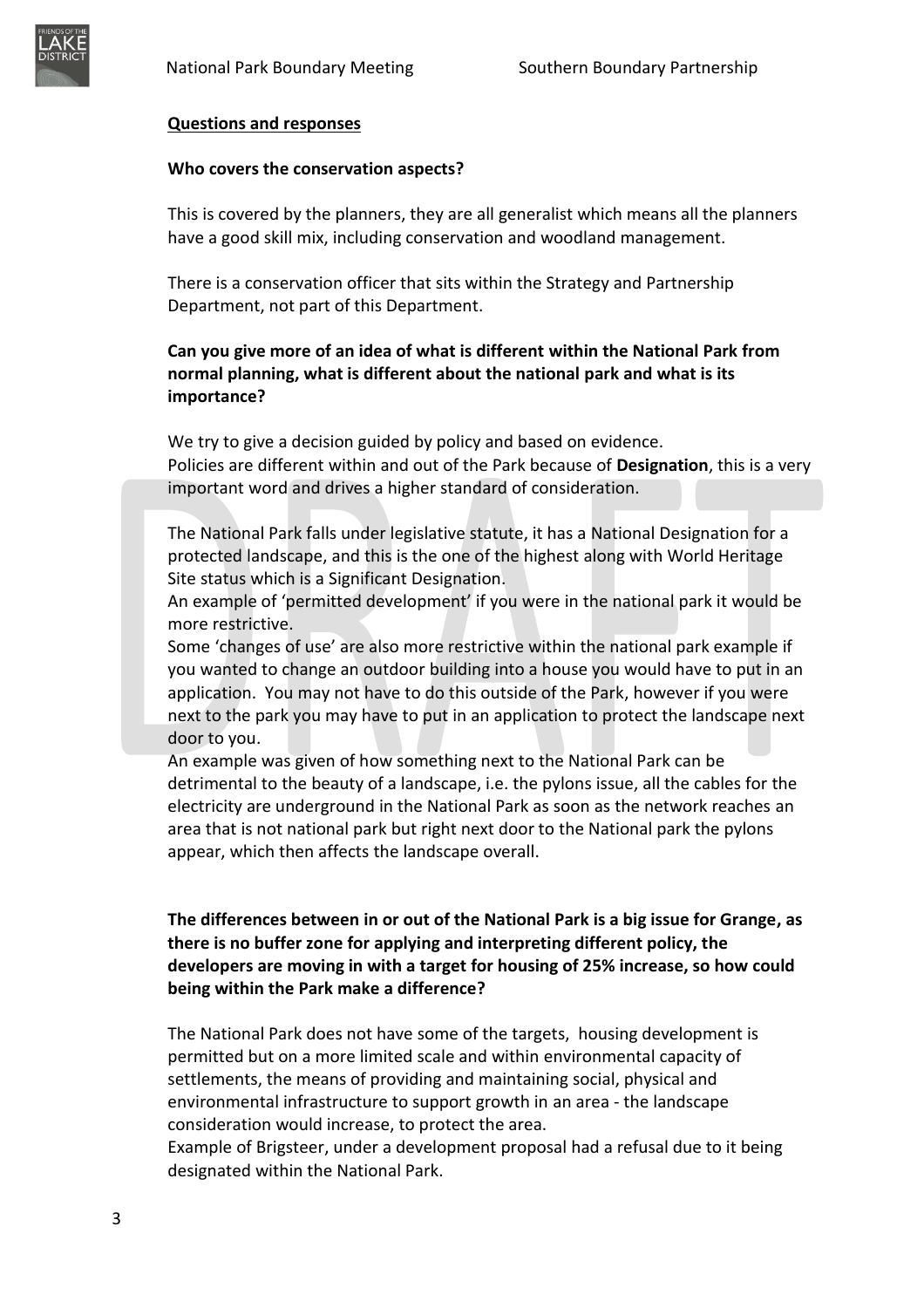If a vast housing estate was to be suggested, the National Park would look for alternatives on a much smaller scale They do have housing development within their Local Plan to address a need, for example a site at Keswick , for affordable housing and local occupancy housing, but would look at the size of the development.

**How can local occupancy housing be protected. There was a development in Broughton that was meant to have a 1/3 of its properties for local occupancy, why was it not more, how can these areas be protected it means there will be less and less for younger and local people to afford?**

This really depends on policy at that time of build, but the National Park Authority do enforce their policy on local occupancy.

#### **What do you do if villages have problems like fly tipping or derelict housing?**

The responsibility would be split between District Authorities and the National Park Authority. Planning powers would be applied to those authorities for action, both have their different rules. Fly tipping would be the District Councils responsibility

### **Do you have an enforcement budget for those that don't stick to planning rules?**

Planners have skills mix backgrounds so would cover some enforcement. There is a dedicated budget for direct action, each within the establishment budget. If more is needed for taking through the legal system they can apply to a central budget.

## **How long should one expect to wait for a decision from planning where residents have complained about a proposed development?**

Most planning departments have a high workload, there would be 300 on the books at any one time in the LDNP. Though there will be some waiting time, the LDNP will take action through to a conclusion, and of course compliance application takes time.

#### **Does one have to use local materials to build within the Park?**

Planners may want to have details of colours and timber but not necessarily impose the use of a type of timber.

# **If in a remote village and spread out, if one had an elderly relative they wanted to accommodate would an extension on a house be acceptable?**

Planners would not be anti an extension, most planning authorities would look at each case on an individual basis linked into limited development and the capacity of that environment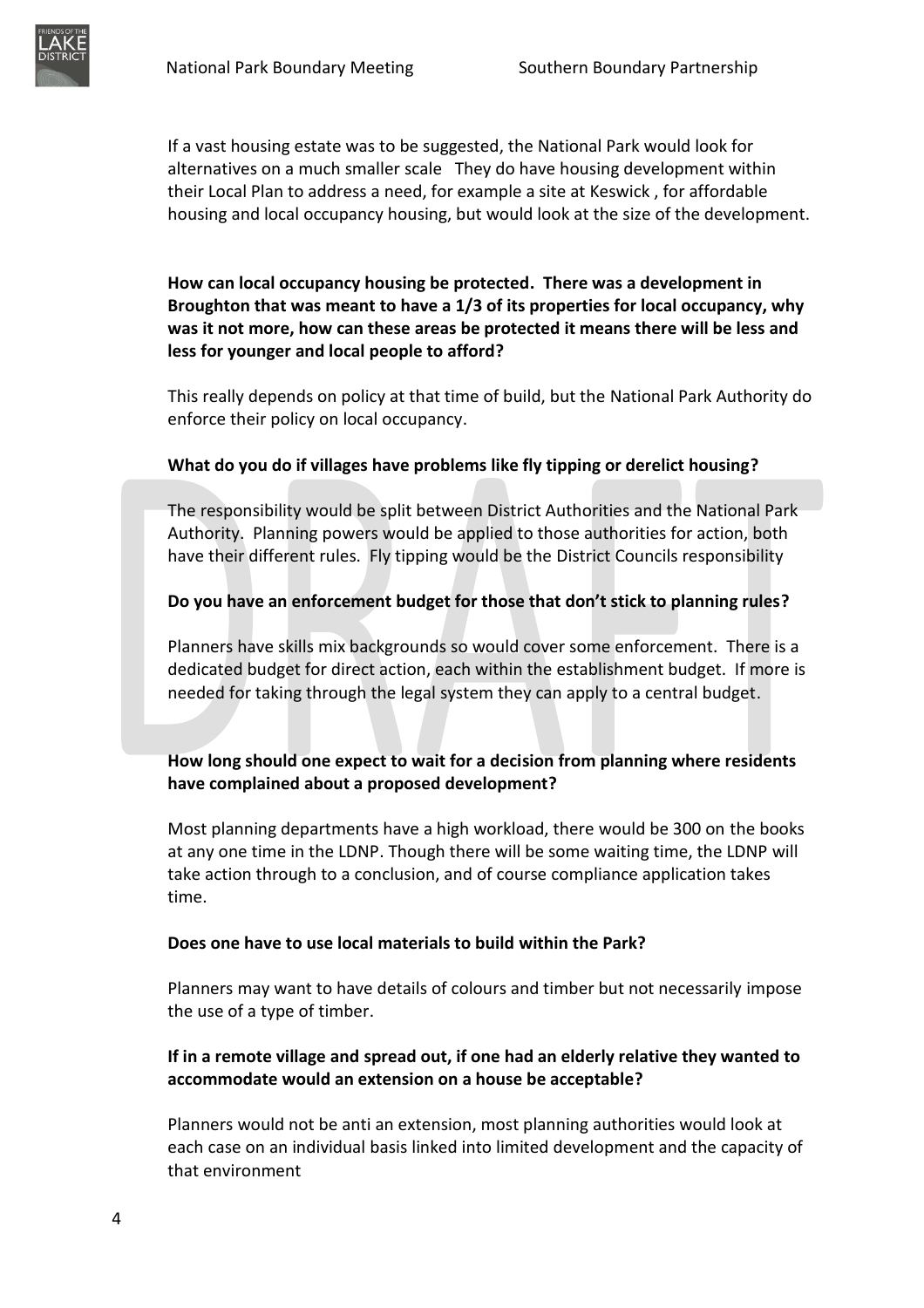

If you don't have an application in and it's general it would be free. If you have an application submitted you would have been charged the appropriate application fees.

# **If a person has built onto a house a few times over a number of years is it liable for planning?**

If the building has been like this for over 4 years it would have 'Immunity from Enforcement' which means nothing can be done and would not have to have planning. This would evidence to show that it had been like this for the period of four years.

### **Do you have experience in Common Law and Common Land?**

Common Law is nothing to do with LDNP but all have experience in Common Land, it sits alongside the Planning Act.

You can get planning on a Common but not be able to do the build as would need a Government decision.

## **If someone applies for retrospective planning and doesn't get it how long does enforcement take?**

This may can take some time due to staff availability and the impact of the issues raised in the enforcement action but eventually the required action will be taken.

## **In Millom there are 90 empty homes, if Millom was to be in the National Park what could be done about this?**

The LDNP covers Planning and Rights of Way only, it couldn't do much at all as it's the District Councils responsibility to address empty housing issues.

# **In Haverigg 80+ homes are to be built on the old Ironworks, could this mean it may not get into the National Park boundary, planning has already been granted for this?**

Not necessarily so, if the build is carried out in a considerate aesthetic way in keeping with the environment.

A planning permission cannot be revoked once granted whether in the National Park or not.

**How would an application to build a huge cow shed with lighting constantly on and Cows kept in be viewed by the LDNP?**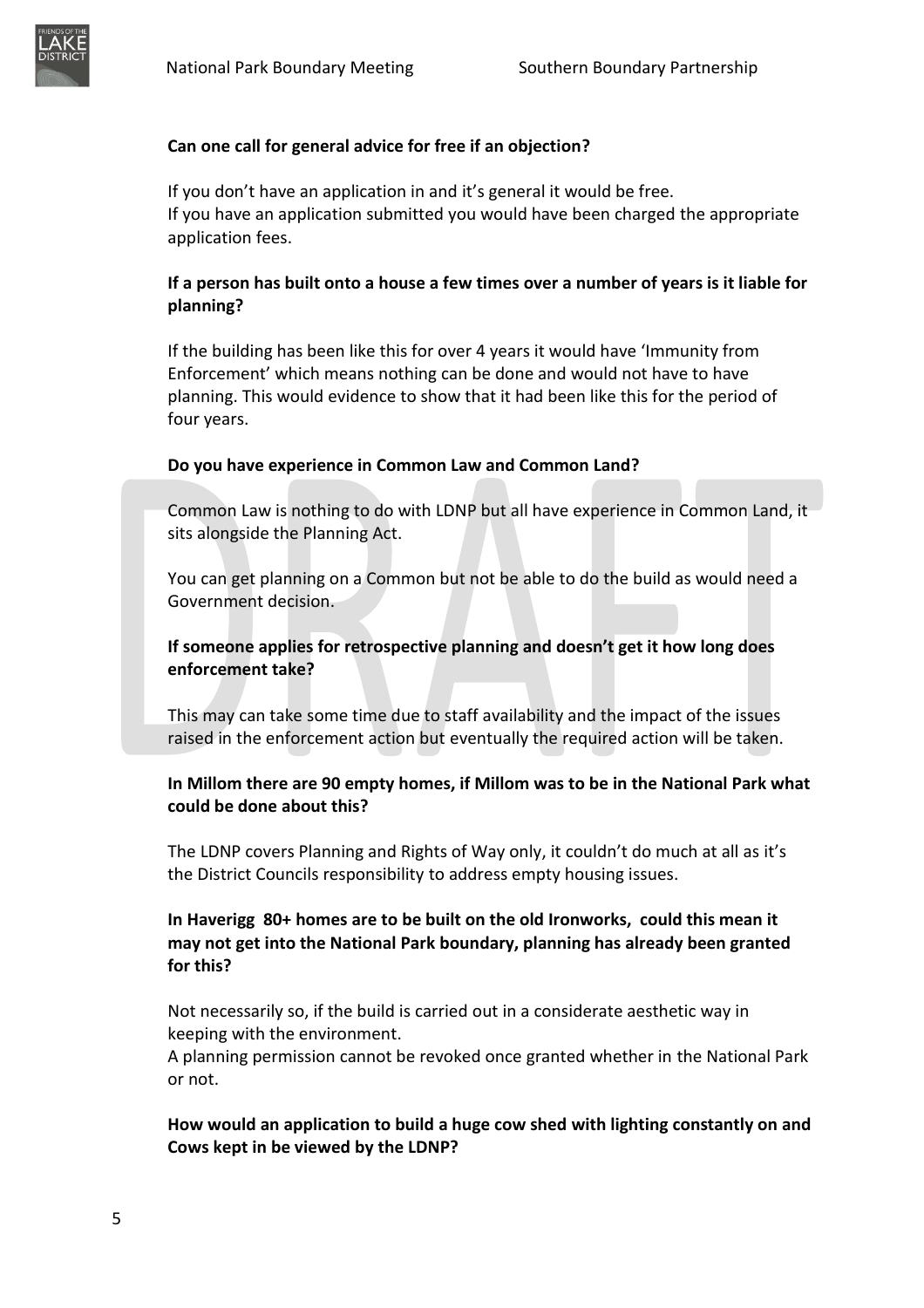If designation of National Park, would have to look at what is special about each area and its sensitivity to change, guidelines to manage change and inform assessment. A judgement would have to be made on the impact this could have on the environment, animals and local people.

FLD stated it could have an impact as no grazing cows and cutting of the grass could change the vegetation/fields.

### **Problem with farm up a small track, and the farm wanting to convert barns to housing, is there any legislation to restrict this?**

LDNP would look at this but via the application process the impact on the environment, landscape and local people would all have to be considered.

**How can 2nd homeowners be stopped from extending their small houses to accommodate even more holiday makers and making the houses too expensive for local/younger people to buy?**

There is no legislation to stop this yet. Both FLD and LDNP have tried via various routes to change this without getting anywhere. It may be time to try again

David Savage thanked David McGowan for his presentation and answering questions, and highlighted that Planning Policies are there to manage what is a special and designated landscape – therefore planning will have differences if we are protect the landscape for the long term.

#### **4. Community Conversations**

"Community Conversations" was circulated prior to the meeting and this will launch the next key phase by taking this issue to our residents.

David emphasized that this is NOT a consultation and it is a culmination of all meetings. This key important information will be shared with our communities by way of a number of drop-in sessions, and we will use all our materials such as the five fact sheets and a map of the proposed boundary Representatives from LDNP and FLD will be available to answer questions, on those drop in session days

#### **5. The actions on Parish Councils are to confirm:**

- 1. The date of your local event as set out in the community Conversation summary
- 2. Who will act as the single point of contact for the SBP Project Team to liaise with?
- 3. Where PCs are joined up on one event this will be supported by your PC?
- 4. The venue of your event?
- 5. Any deadline dates to meet your local publications / parish magazines etc?
- 6.